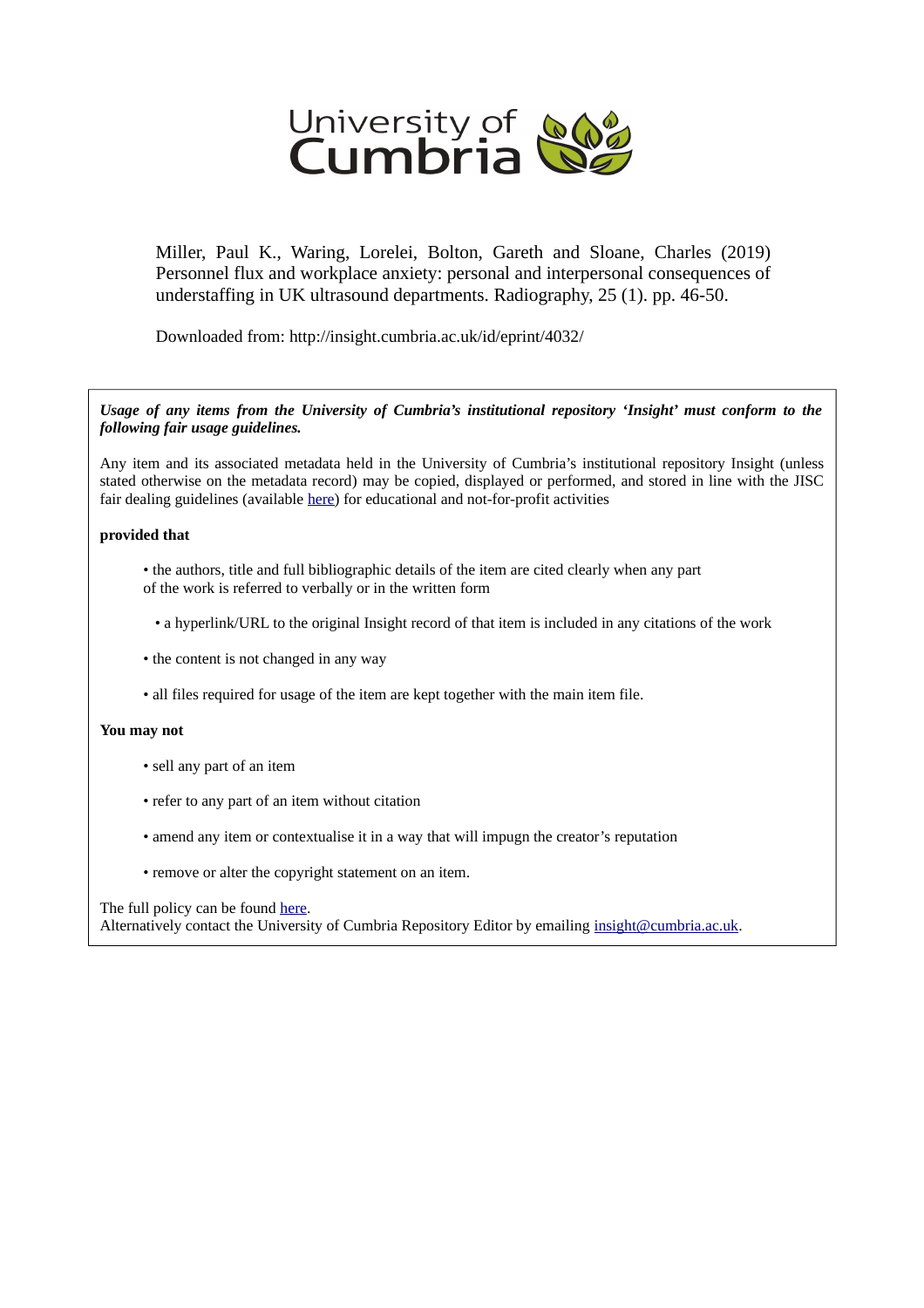**Personnel flux and workplace anxiety: Personal and interpersonal consequences of understaffing in UK ultrasound departments**

*Paul K Miller, Lorelei Waring, Gareth Bolton and Charles Sloane*

*University of Cumbria, UK*

## **Abstract**

*Introduction*: By 2013, the UK government's Migration Advisory Committee had determined sonography to be a formal shortage specialty, and understaffing remains a key concern for research in the domain. This paper, emergent of a qualitative study funded by Health Education North West, explores unit managers' perspectives on the present state of UK ultrasound. The focus herein falls upon the personal and interpersonal consequences of this circumstance for individuals working in specific understaffed departments.

*Methods*: A thematic analysis informed by a Straussian model of Grounded Theory was utilised;  $N=20$  extended accounts provided by ultrasound department leads in public (n=18) and private (n=2) units were collected and analysed accordingly.

*Results*: The global themes addressed herein describe (a) how both inter-departmental movement of senior sonographers and early retirement, within a nationally understaffed picture, impacts upon local knowledge economies, and (b) how such staffing instabilities can undermine the dayto-day confidence of managerial staff and practicing sonographers alike.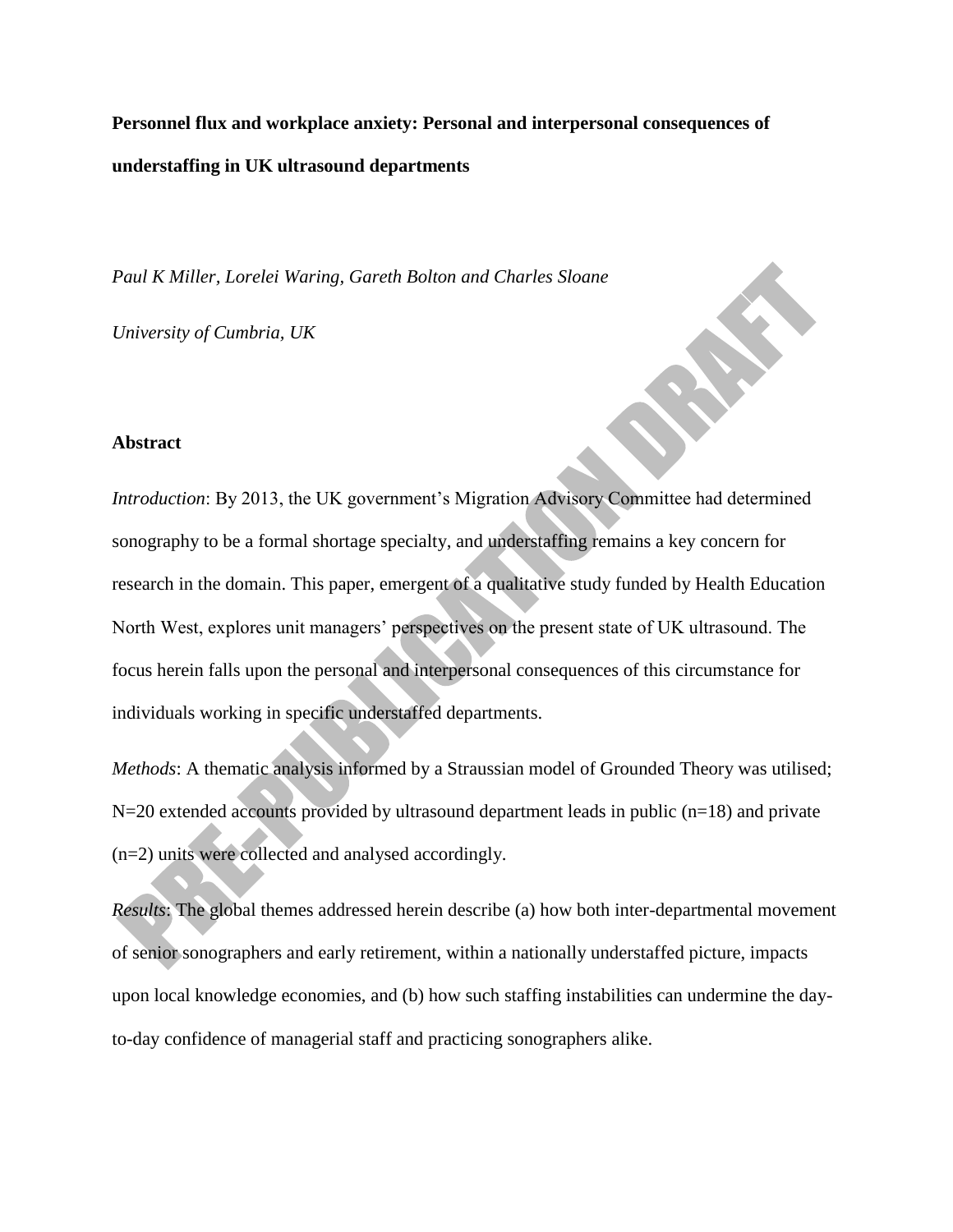*Conclusions*: It is personnel flux, rather than simple short-staffing, that is reported to cause the greatest social-psychological problems for both managers and sonographers. The issues raised herein require further examination from the perspective of sonographers themselves, in order to corroborate the views of the managers interviewed.

**Keywords**: ultrasound; social science; grounded theory; social psychology; qualitative analysis

**CONSTRUCTION**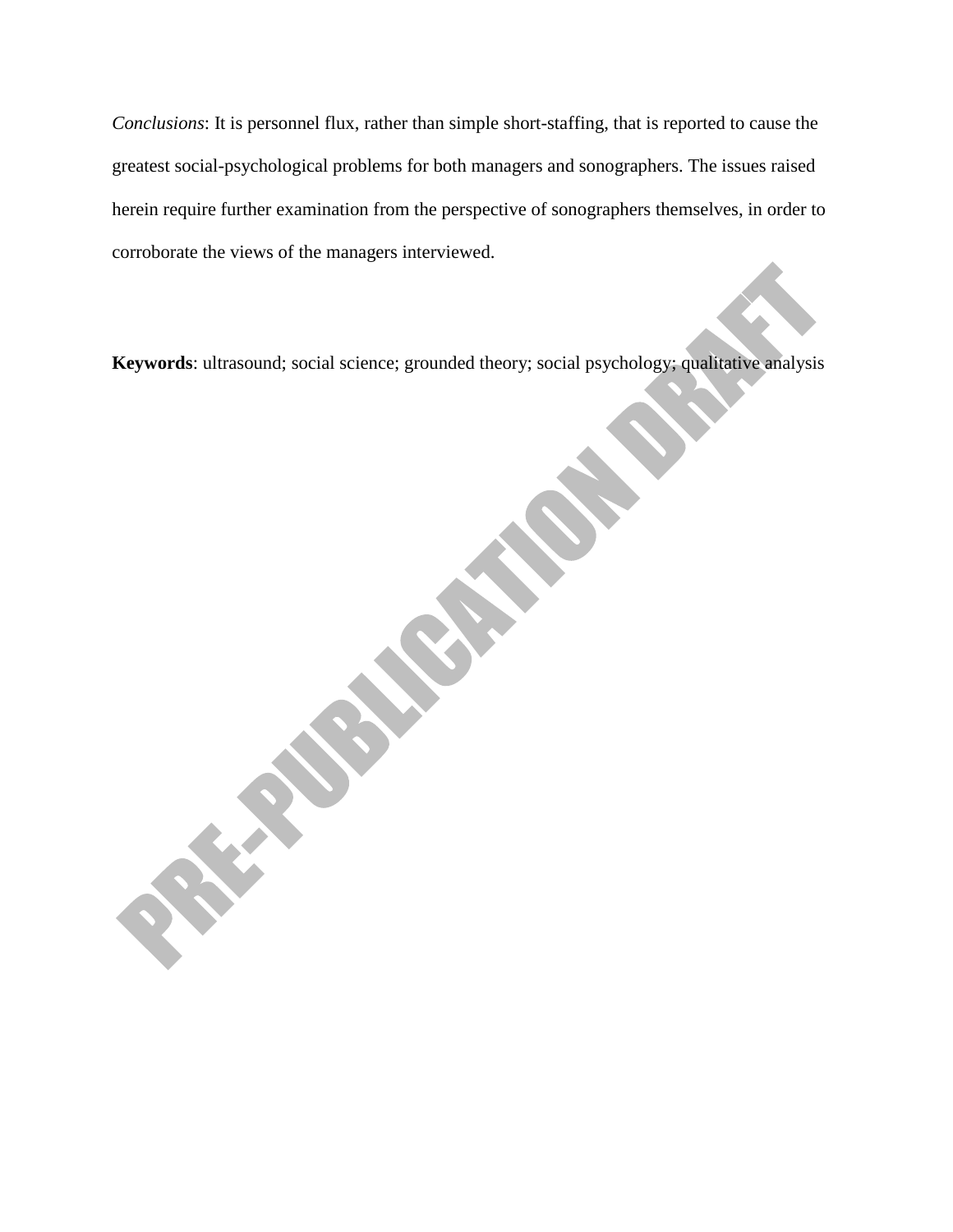**Personnel flux and workplace anxiety: Personal and interpersonal consequences of understaffing in UK ultrasound departments** 

## **Introduction**

For some time, it has been well-established that the UK's public ultrasound departments are almost entirely, if not entirely uniformly, short-staffed to the point where the UK government's Migration Advisory Committee had already determined sonography to be a formal 'shortage specialty' by 2013.<sup>[1]</sup> It has been widely demonstrated that an overall lack of qualified sonographers is a problem that recurrently manifests at the departmental level, stretching capacity and even restricting services.[2-4] Moreover, recent evidence indicates that the shortage has created a migratory system of personnel in the UK that works particularly in favour of clinicians with the fewest social connections to their working locale, i.e. those that can move to new jobs elsewhere without having to, for example, uproot a family.<sup>[5]</sup> The same evidence, in turn, signposts how a professional economy of this order can benefit private and urban medicine at the expense of district general hospitals and other rural units, given both the perception and reality of better terms and conditions in the former.<sup>[5]</sup> In this manner, the UK's Ultrasound staffing situation reflects a broader (global) picture, in which structural inequalities are systematically reproduced at the local level; when an overall lack of clinicians prevails, there is often a persistent 'syphoning' of flexible labour and high expertise towards the socio-capitally rich at the expense of all others. [5,6]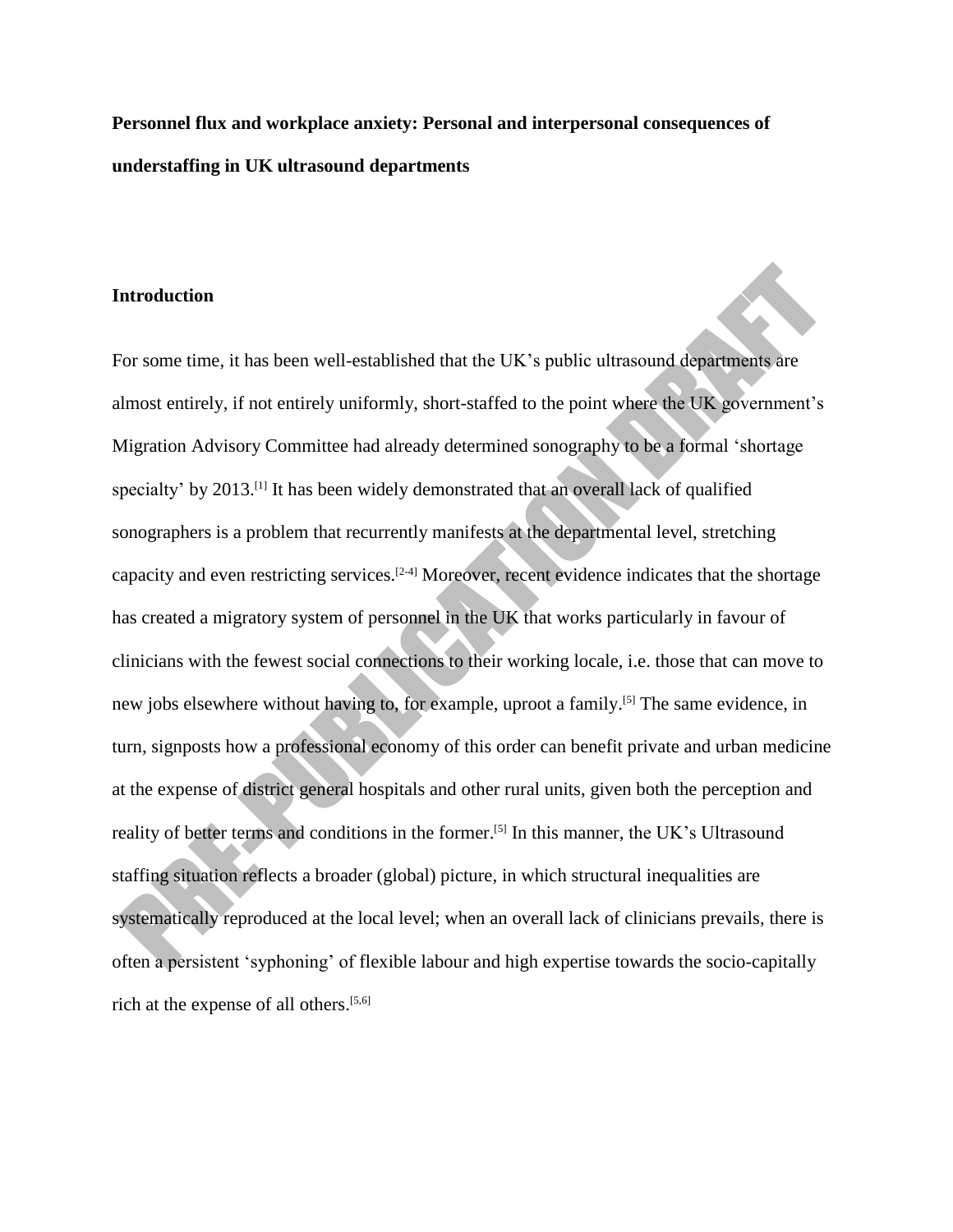It would be uncontroversial to propose that studies pertinent to the matter of understaffing in the Allied Healthcare domain have to date primarily addressed the "big-picture". This has largely been accomplished through descriptions and evaluations of (usually educationbased) solutions to an *overall* lack of staff,<sup>[7,8]</sup> a trend mirrored in much ultrasound research itself.[3,9] While socio-structural issues are of foundational importance in understanding the broader causes and consequences of present staff-shortages in UK ultrasound, it is also important to reflect upon the resultant personal and interpersonal consequences that can emerge for managers and staff themselves. Indeed, and as comprehensively illustrated by Hudson and Shen,<sup>[10]</sup> the social-psychological impacts of understaffing have been historically underresearched across a range of organisational contexts, not least those in healthcare.

Given the above, there has recently emerged a body of pertinent work explicitly focused upon the day-to-day (though far from trivial) business of actually working in understaffed healthcare environments.<sup>[5,11]</sup> Perhaps inevitably, the most persistent themes in this corpus relate to increasing levels of psychological stress among both managers and frontline healthcare practitioners, and physiological deterioration and injury among the latter, resultant of increasingly taxing workloads. [11-13] Robust evidence further indicates that higher rates of healthcare-associated infections, unplanned extubation, postoperative complications and even mortality among patients in Intensive Care Units and wider hospital care. [14,15] Moreover, it has been demonstrated how understaffing specifically restricts opportunities for hospital nurses to provide the order of specific, persevering and personal interaction often required by individuals in the greatest need - not least among patients with dementia syndromes. Short-staffing has been further associated with increases in clinical mistakes made, e.g. administration of the wrong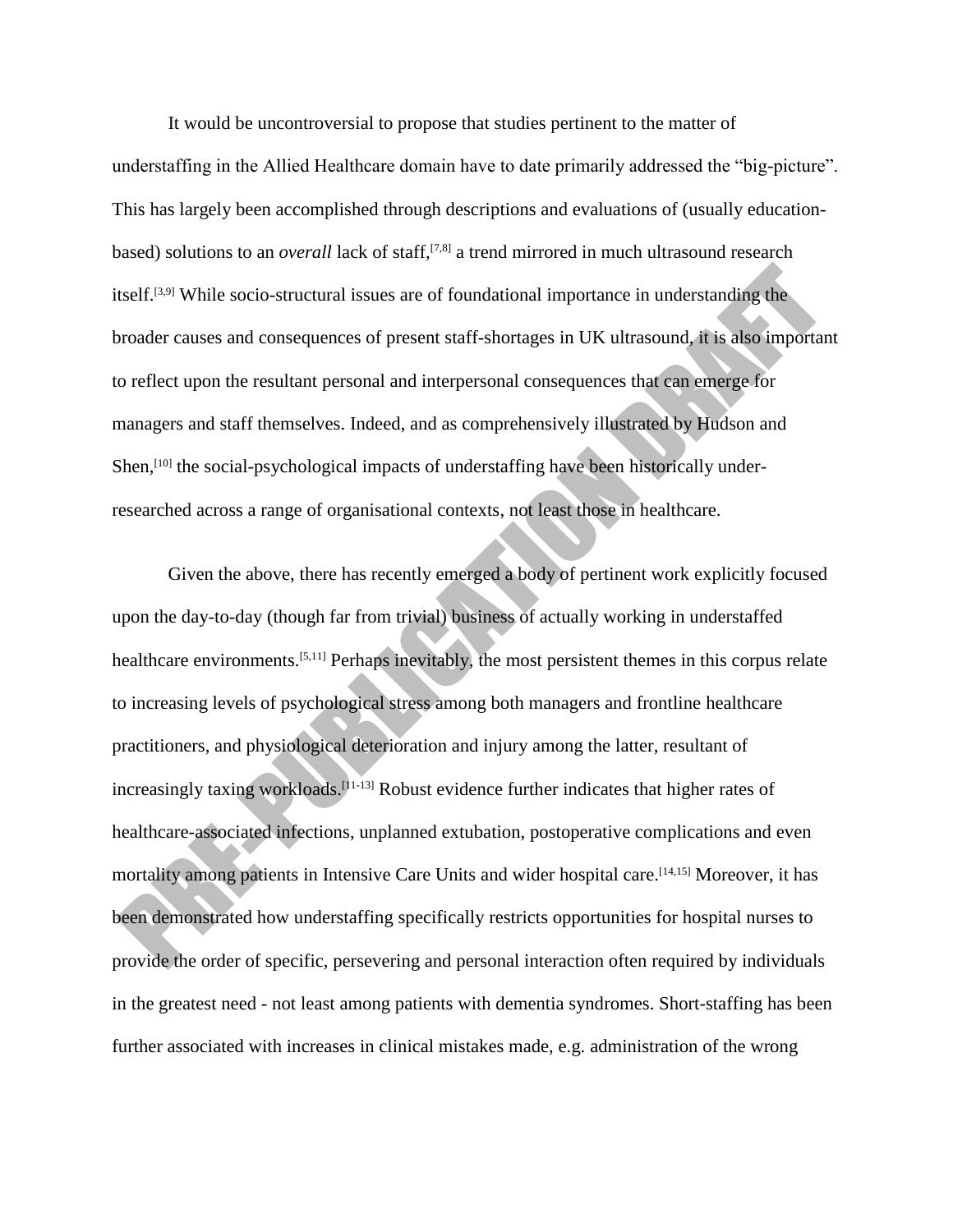medication or dose, [16] and all of the above have been reported to have had negative consequences not only for patients, but also for practitioners' own senses of self-assurance. [14,17]

This order of concern is further developed in recent qualitative research in general radiography, which indicates how clinicians in the modern UK National Health Service (hereafter NHS) workforce rarely feel that they have time to be sensitive to the intricate interpersonal needs of patients, especially those most vulnerable, even when they are demonstrably well aware of them.<sup>[18-20]</sup> As such, both the actual and perceived need to 'rush on' to the next patient in broader staff-pressurised clinical environments can leave the practitioner conscious that (a) they have learned little from each encounter, and (b) that they may have 'short-changed' the patient in terms of the care that could ideally have been provided. It is reported that the personal and professional confidence of junior radiographers, in particular, is recurrently damaged as a result.<sup>[19]</sup>

With respect to the pertinent issue of healthcare management, meanwhile, both shortage and 'flux' in team constitution have been shown to deleteriously impact upon an individual's capacity to plan effectively and promote intra-team communication/coordination, all of which have strong implications for their own sense of professional worth *as* a departmental leader.<sup>[10,21]</sup> Indeed, and as Henwood and colleagues extensively demonstrate regarding leadership in the medical imaging domain, Consultant Radiographers typically rely upon a sense of consistency, and consistently reliable feedback, from other departmental staff in generating their own sense of self-efficacy.<sup>[22]</sup> In the absence of this order of consistency, a crisis of confidence often prevails.

What these studies particularly highlight is that, alongside the more widely documented consequences for patient health, [14,15] professional shortages in contemporary healthcare contexts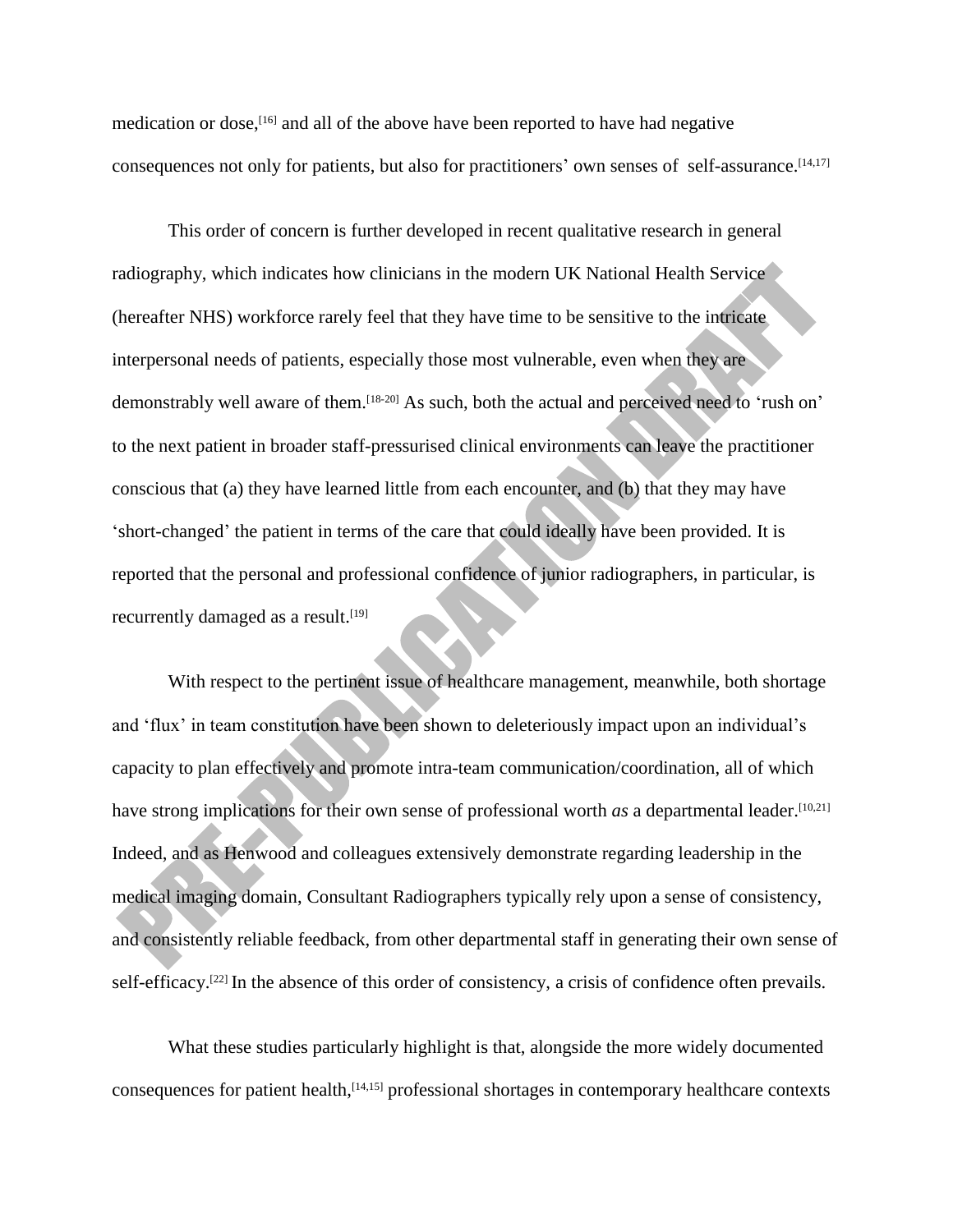can impact upon staff at all levels in myriad ways, beyond straightforward matters of unmanageable workload and stress/injury.<sup>[2,12]</sup> Drawing on data collected from a large-scale qualitative investigation of Ultrasound Managers' perspectives on the present situation in UK sonography, thus, addressed herein are participants' concerns around their own confidence/capacity in understaffed departments, intra-departmental transfer of knowledge and expertise, and the associated matters of professional efficacy and workplace bonding that they observed among their staff.

#### **Materials and methods**

The investigative approach adopted was a thematic analysis of interview data, governed by the imperatives of a Straussian model of grounded theory.<sup>[5,23]</sup> This approach to the elucidation of healthcare issues has found extensive application in practical healthcare research to date.<sup>[5,24,25]</sup>

# *Participants*

 $\overline{\phantom{a}}$ 

An opportunity sample of N=20 ultrasound department leads, predominantly from the North of England (in line with the imperatives of the funding body) was recruited;  $n=18$  were female,  $n=2$ were male. Amongst these, n=18 worked in public (NHS) departments, while n=2 were based in private medicine.<sup>a</sup> The public units included rurally-based district generals and urban teaching hospitals. Conditions of ethical approval, granted by the authors' institutional ethics panel (ref:

<sup>a</sup> Private unit managers were included in the original study to provide an external view to the NHS where and if relevant. In this paper, they provided no additional insight into the key matters at hand, and none of the data below emerge from their interviews.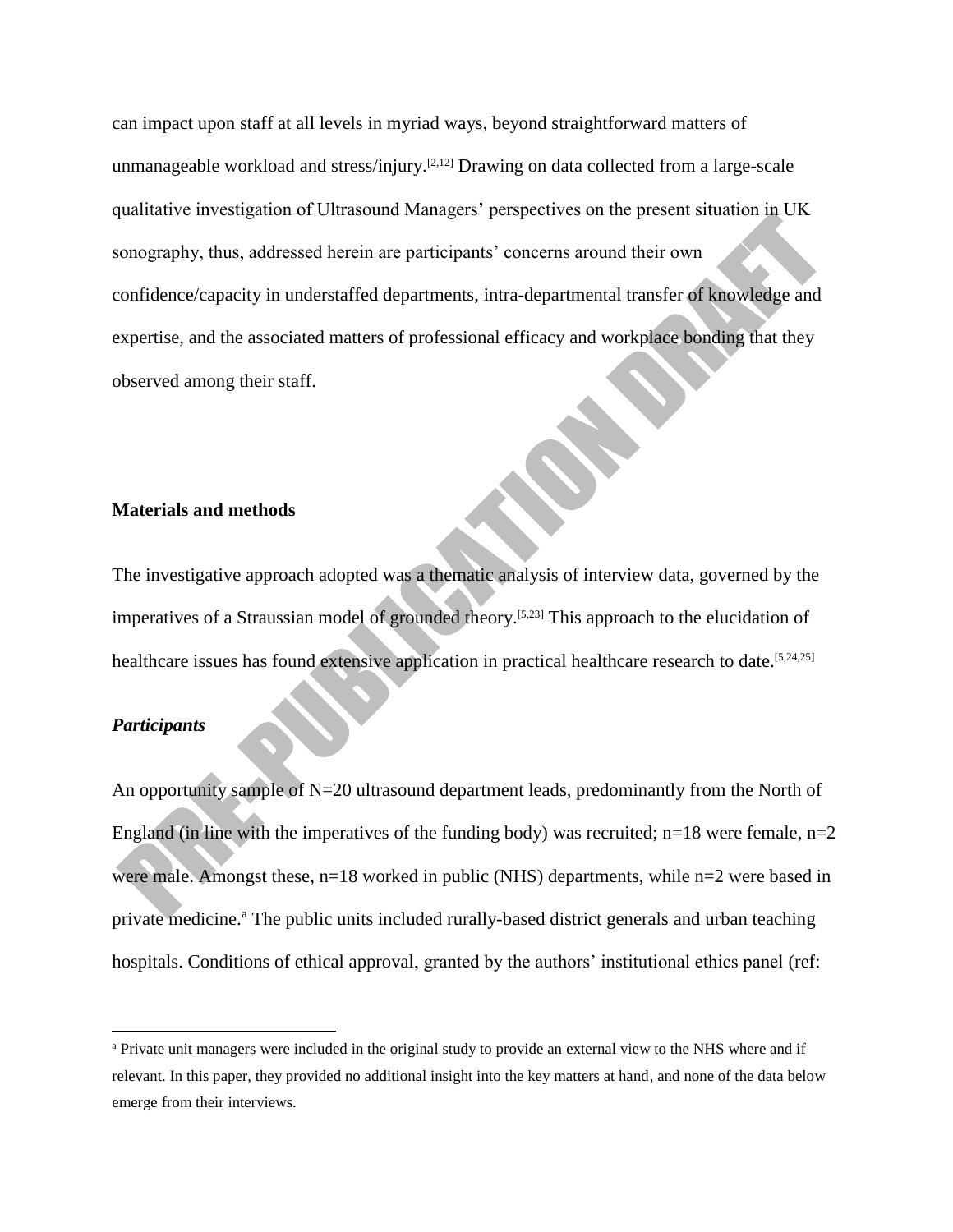15/30), determine that further accounting of participant demographics, on account of prospective confidentiality breaches within a particular professional community, cannot be made freely available.

# *Procedure*

A semi-structured interview schedule was developed, based on open topics for discussion, so as to engender free talk rather than eliciting basic guided responses.<sup>[25]</sup> Interviews were conducted via telephone by the second author, over a period of two months, and subsequently transcribed verbatim. All data analysed in this paper emerged from the simple request "Do you have any comments on the current nationwide shortage of sonographers, and how this may be affecting your own department?" The participants engaged extensively, as evidenced by the body of evidence presented herein.

#### *Analysis*

Consonant with the approach described by Corbin and Strauss,<sup>[26]</sup> the authors collaboratively developed a set of grounded codes from the original transcripts, once all data were collected, which were then axially redeveloped. From this grouping-work, a set of local theoretical principles further emerged, herein termed 'higher-order' themes, each of which was verified by the full research team as descriptive of the broader issues in the data themselves. [25]

## **Results**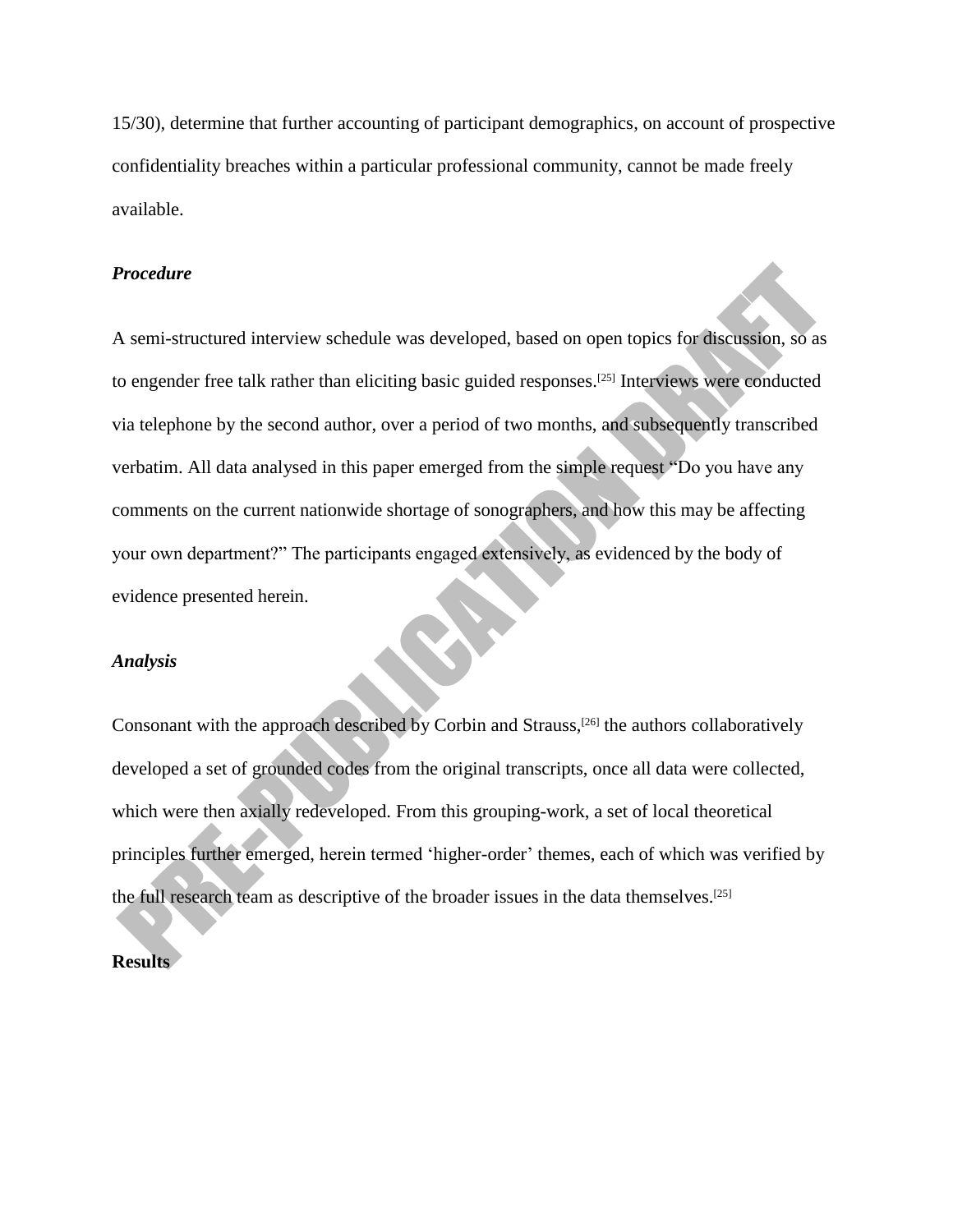All issues relevant to the core matters at hand, as raised by participants, were grouped into two interlinking higher-order themes. $<sup>b</sup>$  These were:</sup>

- 1. Early retirement, late movement and knowledge economy;
- 2. Uncertainty, insecurity and professional efficacy.

These are described below with persistent reference to the participants' accounts of their realworld experience. [25]

# *1. Early retirement, late movement and knowledge economy*

It was widely reported by participants that the workload pressures caused by short-staffing in many departments were perpetuating rates of early retirement, and often *ad-hoc* decisions to retire early or opt for shorter hours, for which it was very difficult (if not impossible) for a manager to plan (see also Theme 2).

*"Just when you think you're getting towards full establishment, the older members of the team retire, or move into flexible retirement and drop their hours and then you have to start again."*

Moreover, in already short-staffed units where the main concerns were to accommodate demand on a day-to-day basis, there had often *"…not been a lot of forward thinking for people retiring* [early]*."* This issue was compounded by other seasoned sonographers leaving some of the most understaffed workplaces for 'greener pastures' in escalating numbers.

 $\overline{\phantom{a}}$ 

<sup>&</sup>lt;sup>b</sup> Two further themes emergent of the same large data corpus are addressed in a prior paper.<sup>[5]</sup>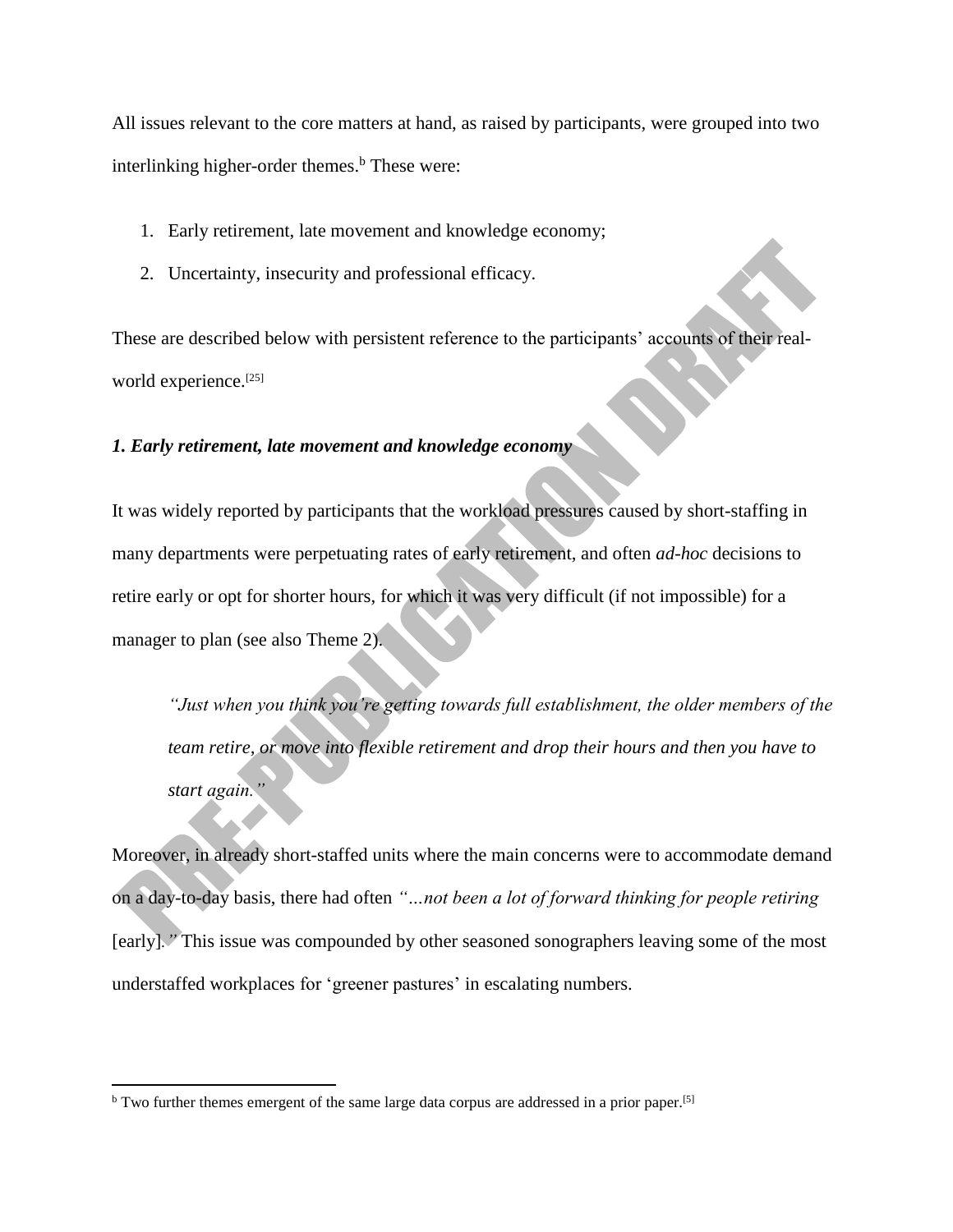*"[E]ach time we actually get one student who's qualified, one of the most experienced sonographers has left [for] another post in another hospital."* 

This recurrent 'decapitation' of the workforce had often multiple and often unsustainable impacts on-the-ground regarding knowledge-transfer.

*"There are not enough sonographers being trained [here], there really aren't."*

*"[W]e haven't done as much training as other departments have, but that's probably down to our staffing levels."*

*"[Y]ou know someone's going to retire in the next five years then by the time you've trained your sonographers up you're already running short in that period, and then the older ones will start to retire."* 

In the most short-staffed units, a lack of end-career expertise simply shifted burden of expert knowledge-transfer onto settled (mostly middle-career) professionals, who are already shouldering the extra baseline work emergent of a lack of junior clinicians.

*"[T]he staff feel pressurised to maintain training to a very high level to try and offset the fact that otherwise you might have no staff."* 

*"[S]ome of the staff are now a little bit wary of training people with [working] stipulations that are unrealistic in a modern NHS. [They would have] been fine ten years ago, maybe, when the requirements on services weren't the same."*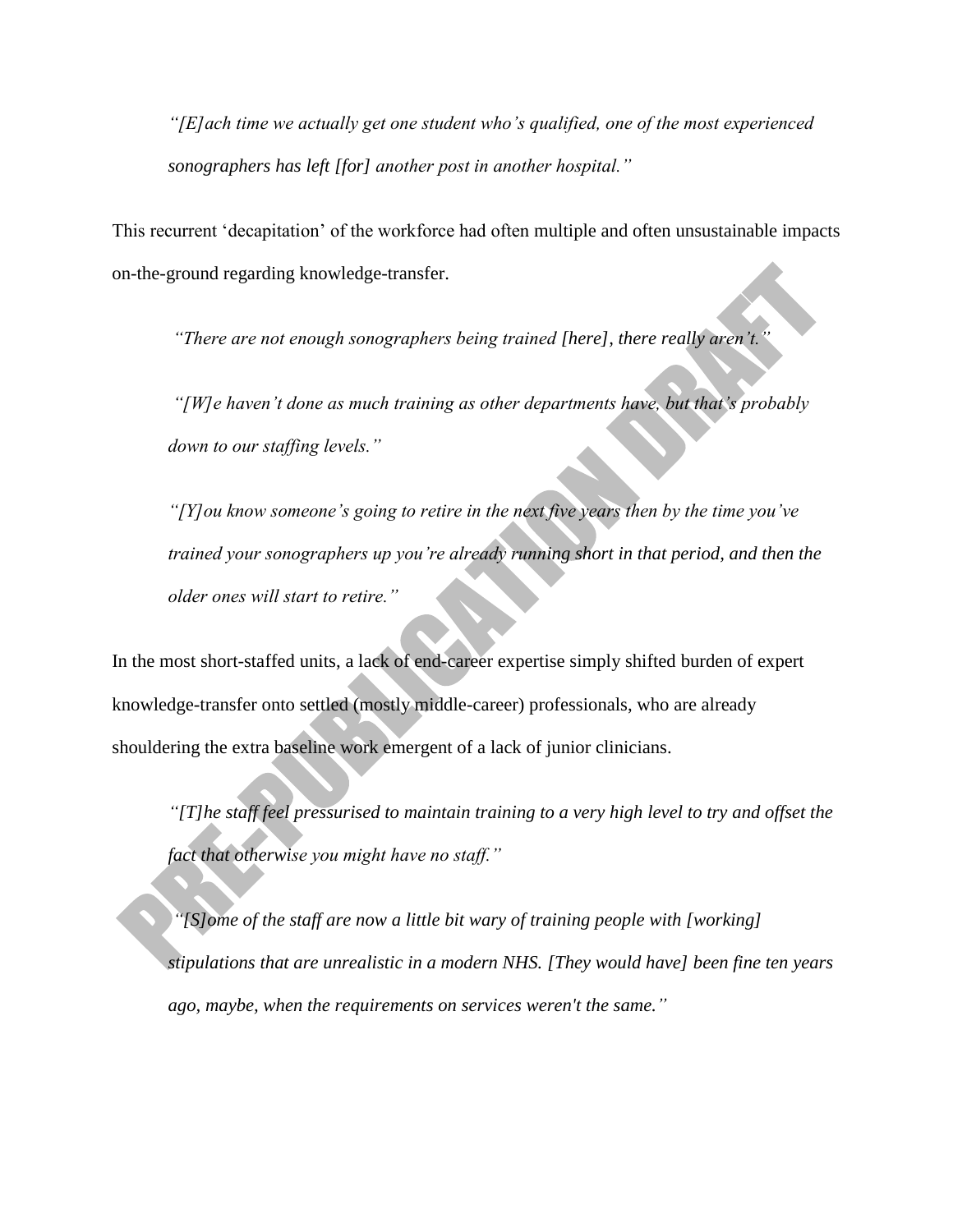The impacts on departmental knowledge economies were not, however, so mechanical as to directly imply that 'short-staffed departments cannot provide sufficient training for new professionals'. Rather, a more nuanced picture emerged. Perhaps intuitively, it was made clear by some participants that the *need* for training/mentoring capacity was significantly reduced in departments where junior sonographers were being recruited in minimal numbers. In these departments, the pressure on incumbent professionals was largely functional; i.e. they were having to conduct all of the everyday procedures that might otherwise have been spread between a variety of grades. In others, meanwhile, where junior staff were regularly recruited but then moved-on quickly, there was an expectation upon this middle stratum to provide a continual cycle of 'entry grade' mentorship, while also handling their own tasks, and many of the tasks that senior clinicians would otherwise have fulfilled. In both cases, however, the core working pressure remained.

*"[T]hey're already under pressure to deliver for every other element of the service on the timescales they've got to deliver things on and there's pressure to train other [younger] professionals in ultrasound as well so that they can move their career along…and that does make it very unsettling for [these] staff members."*

As further elucidated in Theme 2, it was recurrently observed by participants that even experienced sonographers still often required an intellectual 'safety net' of their own. Where this was absent, or in short-supply, serious issues around professional efficacy often emerged as concerns.

## *2. Uncertainty, insecurity and professional efficacy*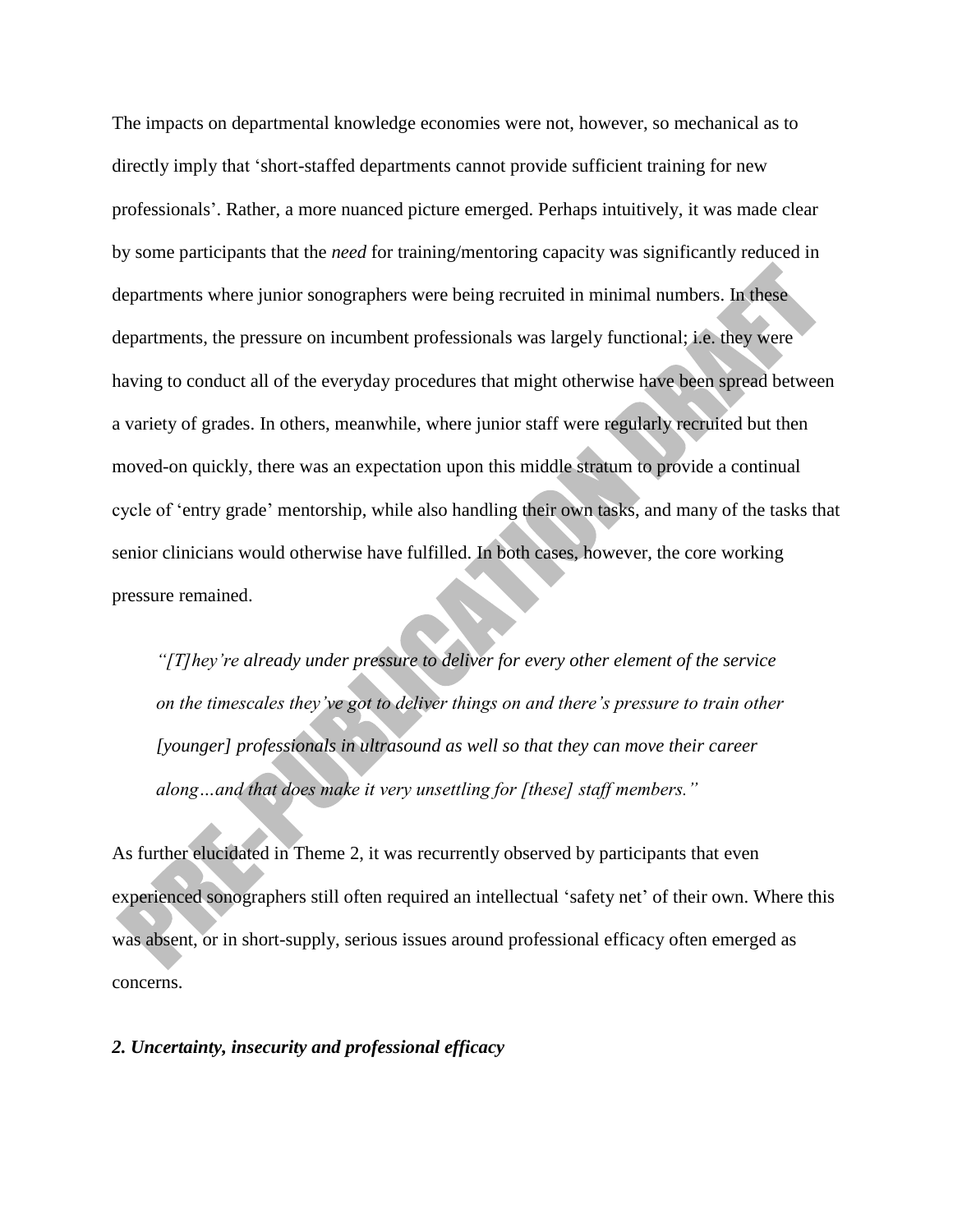It is clear, from the perspectives of the participants, that the outcomes of staff shortage are key psychological concerns for all involved in a modern NHS unit, governed by often insurmountable goals;

*"[T]he shortfall makes running an ultrasound department, let alone being a sonographer very, very stressful, because, obviously the targets are there that we have to meet, diagnostic targets."*

For the participating managers themselves, such stress was most directly an output of attempting to make concrete plans for their department's future when the workforce therein was (a) often short-handed, and (b) the constituent personnel in real or prospective flux, particularly at the most junior and senior levels. This often rendered strategy documents obsolete before they were even finished, and caused some participants to experience active insecurity about the degree to which their departmental situation allowed them to provide any form of consistent, meaningful leadership.

*`"[I]t makes it very difficult to ensure your long term provision, and also service development, because you can't always rely on the fact that your current staffing levels will be maintained."*

*"I've got four members of staff who could hand in their retirement notice at any point, and if that happens, the department would not be able to function."* 

It was a further concern for most participants that the same instability-related issues around everyday personnel that undermined their own confidence to lead their department could also destabilise professional self-efficacy among sonographers themselves. Perhaps predictably, and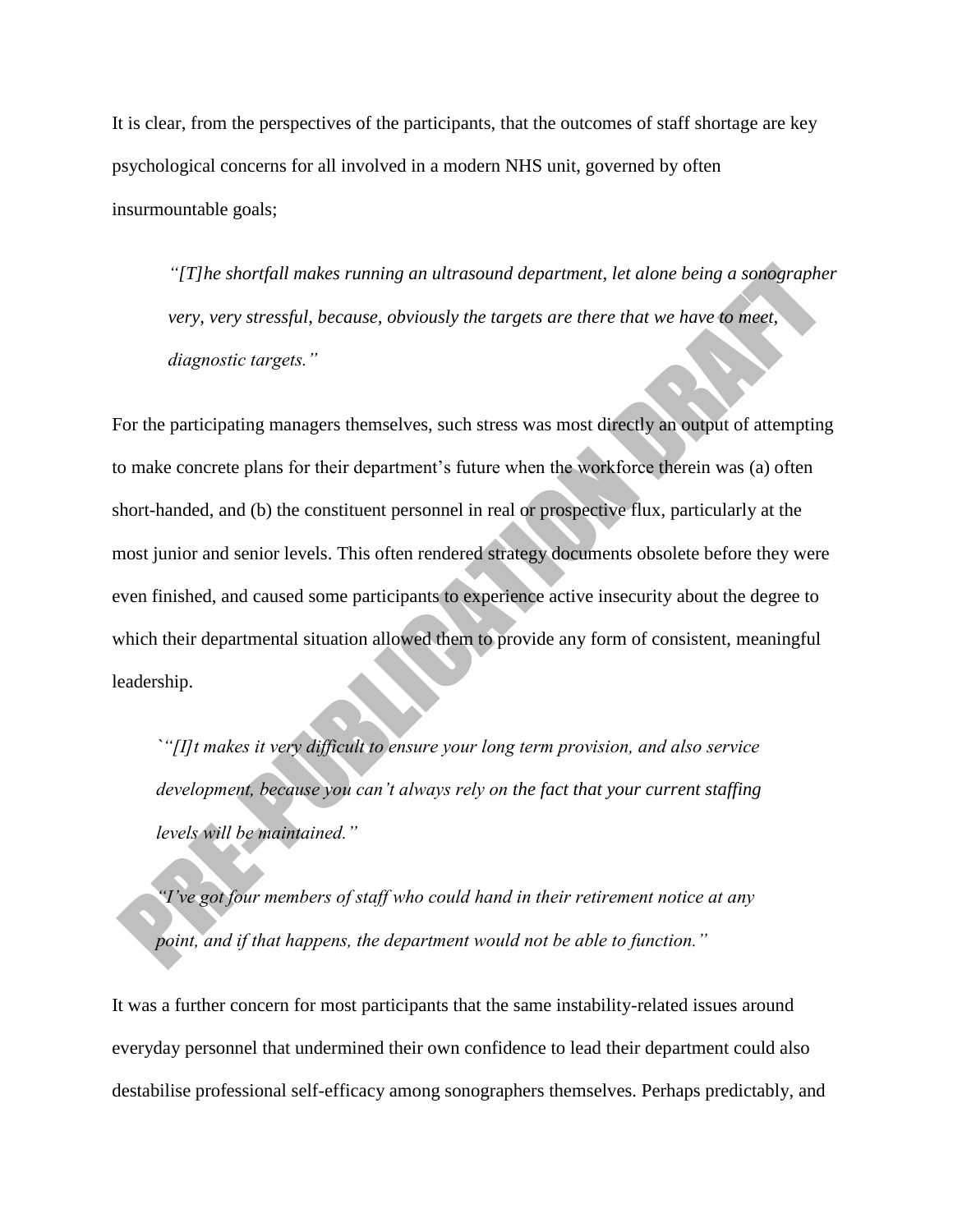unlike many public sector professions in the current economic climate, job security itself was not reported as a major worry for the working sonographers in the participants' units. Indeed, the only emergent concern in this respect was reported to be that an under-staffed department might have to close certain provisions (such as remote clinics) and, even then, it was understood that there would always be jobs available elsewhere for staff, even if moving to 'elsewhere' was not an entirely desirable option for them. Participants did report, however, that the present workforce knowing which peers would be in the coffee room at any given time, and (relatedly) who a given sonographer might turn to for guidance/reassurance on any given day, played a key role in both workplace social solidarity and core professional efficacy. Consequently, where such certainty was absent, participants reported an increasingly anxious staffing-base who were progressively less socially and intellectually confident in their workplace roles.

*"Well, the whole thing, it's disruptive to all the staff, they don't feel secure in their positions."*

*"I've seen them on the verge of tears when they heard that [SONOGRAPHER'S NAME] was going to retire ahead of time…[S]o many of them relied on her for guidance."*

*"I'm worried that once [the younger staff] feel that they are no longer learning and they realise how tough a sonographer's job now is that there might be even more drop-outs."*

This issue was primordially voiced around an assumption that long-standing sonographers would be standing fixtures until a normal retirement age. In short, and even in short-staffed departments, stability borne of having long-standing professionals on-board was often seen as being just as valuable for morale as having a fully-staffed department. In this particular respect,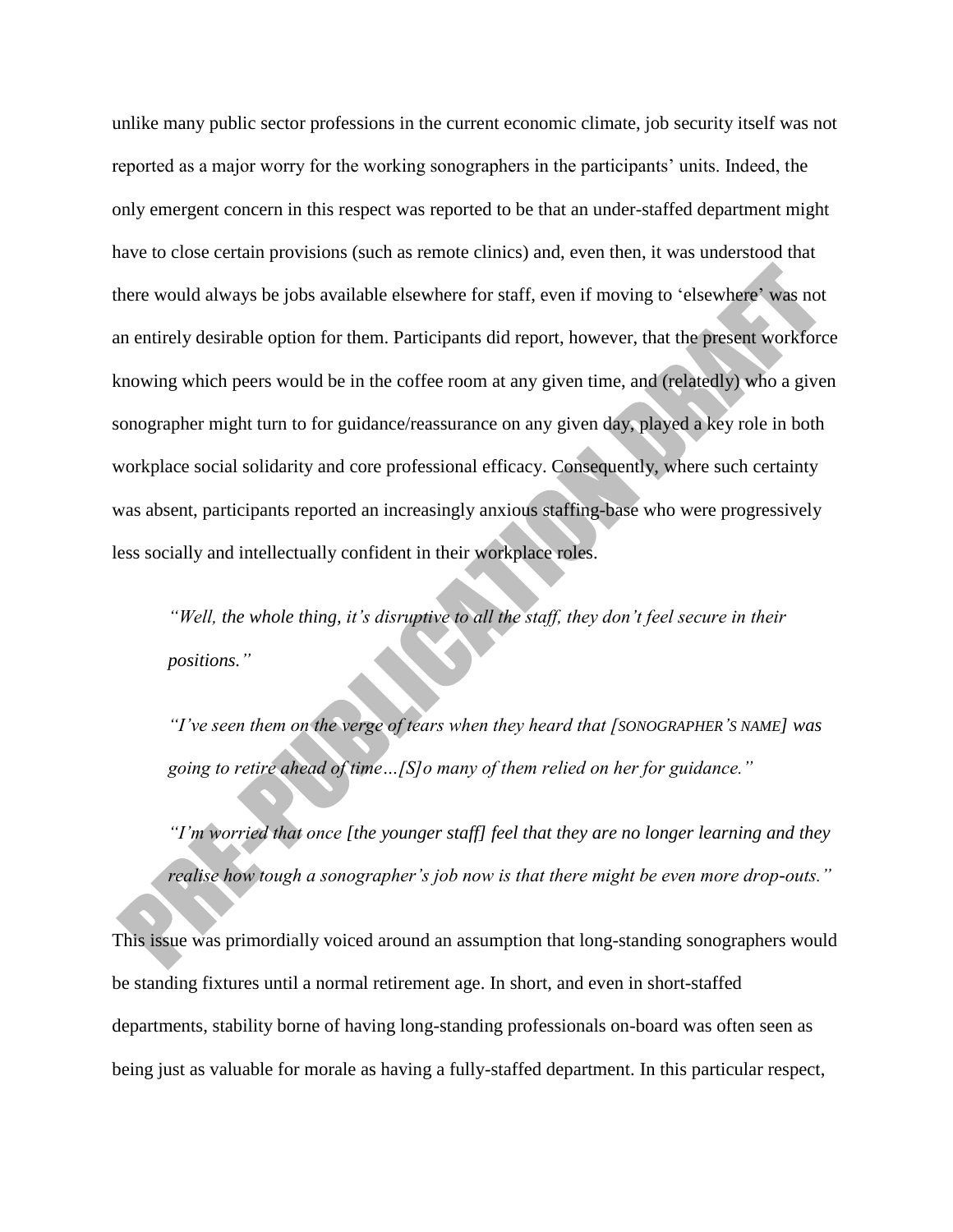and crucially, participants often viewed that the actual number of staff departures from their department was no less damaging to the collective sense of professional confidence - for managers and clinicians alike - than the *anxiety* of losing (particularly, though not exclusively, senior) staff.

*"I just worry for the future because we've got quite a lot of our sonographers who could [leave] at any point really, they're at that stage where they could go at their whim and it not be the end of the world for them."*

*"[T]hey all want to think their mates will be there for coffee forever. But they know they might leave [for somewhere else] at any time, because the job here now is, well, it's killing them."*

*"[W]e all worry that [colleagues] will go and we won't be able to bring anyone in."*

A sense of depleted social morale was, meanwhile, regularly reported to have been exacerbated by the recurrent (and necessary) use of locums, who the permanent staff knew would likely be their colleagues for weeks at best. Consequently, the local sense of stable professional community was further undermined.

*"The locums come in and, you know, they're nice people…but the staff are funny around them because they'll be off soon and [if] they live close by they'll possibly make friends. Mostly…[though], it's just 'hello goodbye'…it's not great."* 

## **Discussion**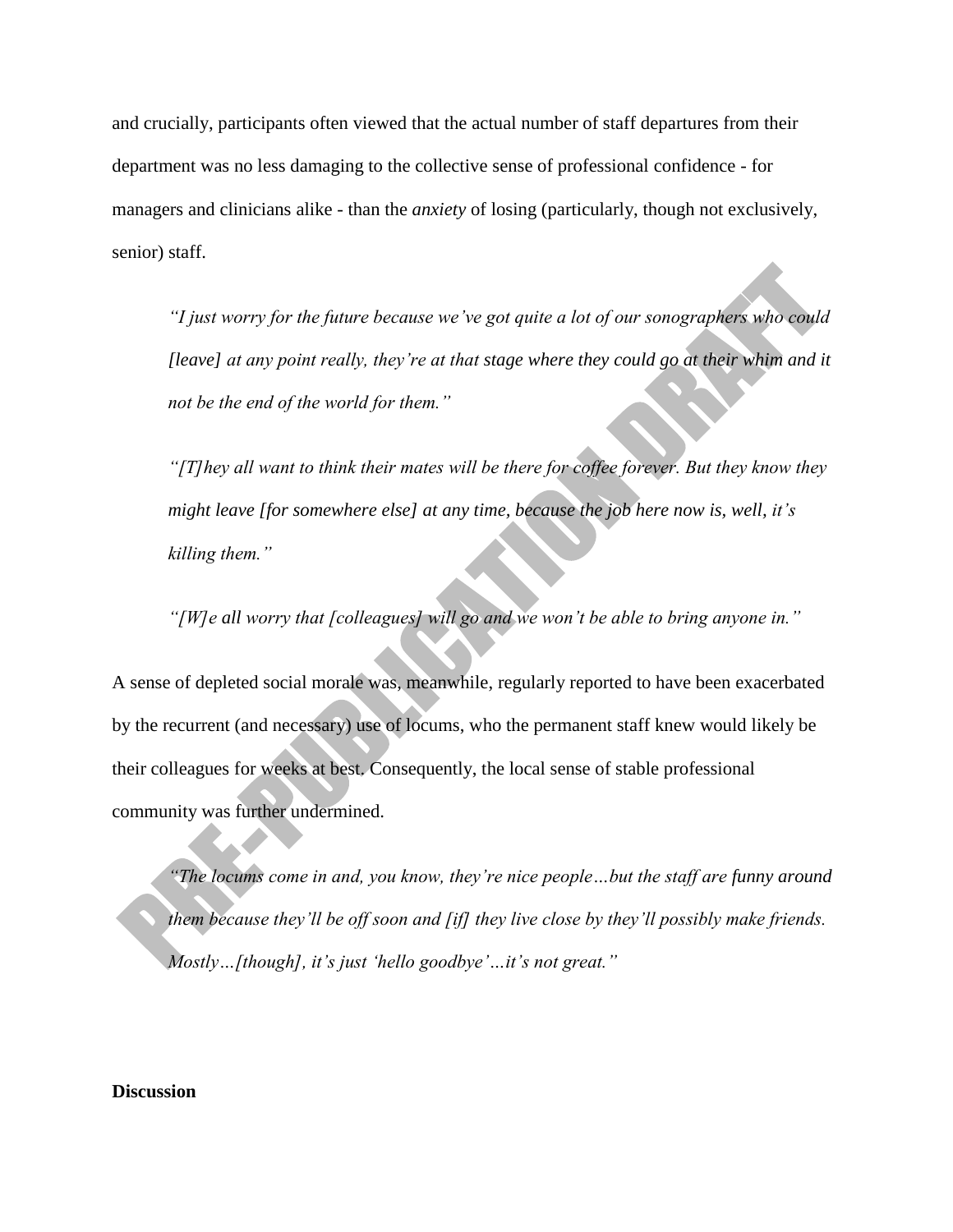The accounts described above indicate some issues endemic to contemporary literature on staffing shortages in healthcare; workload-related stress and - to some extent - the spiralling principle of "burnout contagion."[11] Equally, there was a recurrent concern, given early retirement and persistent migration issues, about who might pass on valuable knowledge to whom in the future.<sup>[5]</sup> Connectedly, and perhaps the most novel element emergent above, however, is how participants recurrently noted that the most damaging local consequences of the nationwide UK sonographer shortage,<sup>[5]</sup> in terms of departmental morale, were not necessarily those that arose directly from local levels of understaffing, lack of hard knowledge-transfer and/or increased workload pressure. Indeed, it is well documented in extant literature that shared experience across many difficult practical contexts of this order can often *advance* social bonding; i.e. the sense that 'we're all in this together'.[27,28] Rather, it was both the reality and the intimation of loss - i.e. the sense that colleagues do and might depart unexpectedly and at any time - that was identified by most participants as having had the most detrimental impacts upon general social wellbeing, and also professional self-efficacy, among their employees.

In this respect, enhanced rates of late-career migration and early retirement in the contemporary ultrasound economy (largely due to increasingly punishing workloads in the most short-staffed departments) were reported to be particularly damaging for current staff, in terms of current support and prospective learning.<sup>[5]</sup> It is widely documented that senior professionals in medical domains can provide both intellectual and social stability for junior and mid-career professionals alike, often in the form of direct or indirect mentorship.<sup>[29]</sup> Even when they not do not necessarily hold an emotionally-positive standing among less experienced staff, senior clinicians can still represent an important nexus of technical knowledge-transfer; a professional safety-net and consistent interpersonal presence. More commonly, however, they have been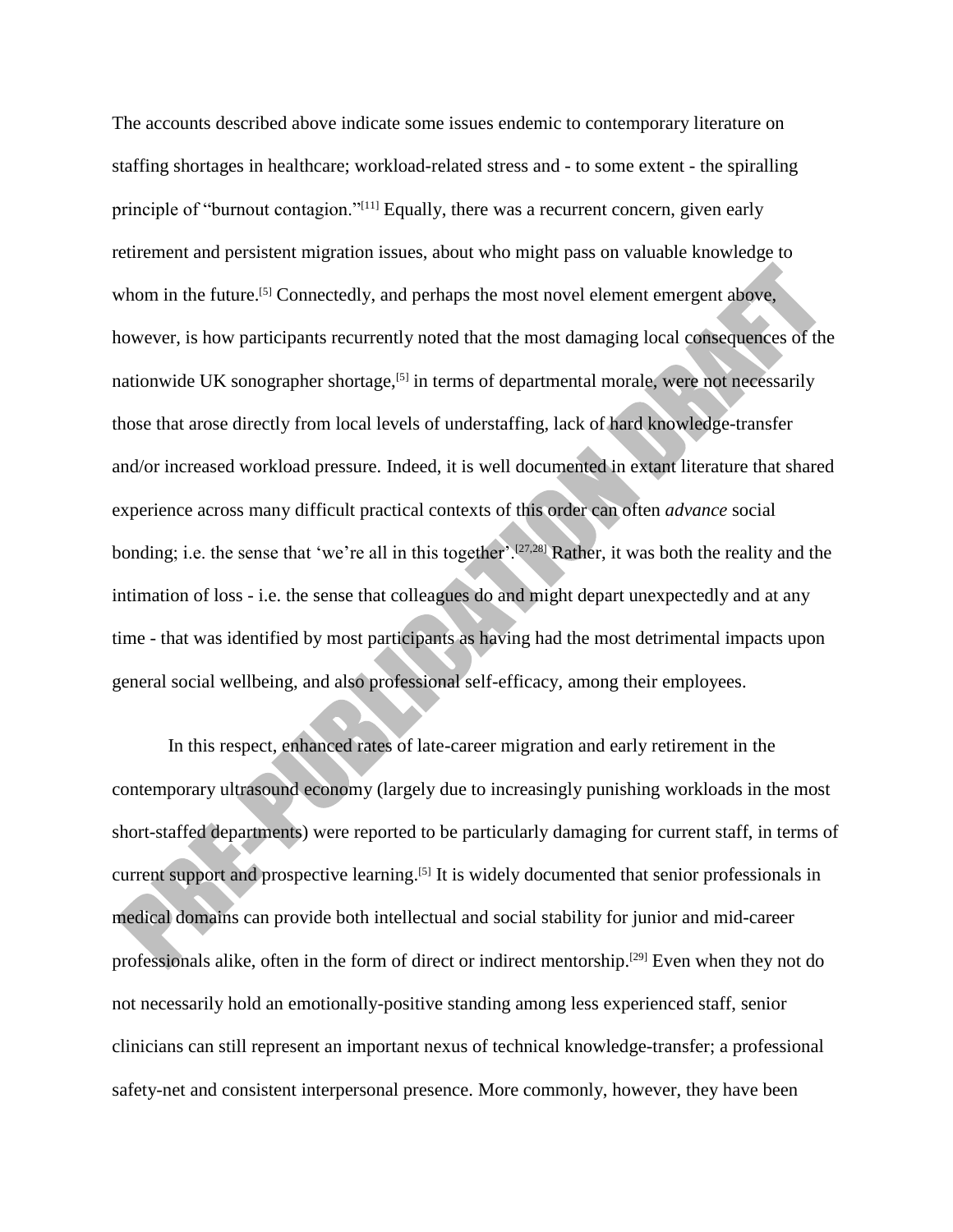demonstrated to provide a full raft of technical, psychological and social reassurances that are integral to the ongoing development of individuals within their locale, and thus to a profession itself.<sup>[29,30]c</sup> The current situation in UK ultrasound, as articulated by participants in the present study, speaks to a circumstance in which the regular 'decapitation' of a workforce through premature retirement and late-career migration - particularly in departments already struggling with a lack of clinicians - not only prematurely denudes those departments of clinical expertise and social consistency, but gives the remaining staff greater cause to worry about future losses.

With further reference to this matter, one might observe that the *anticipation* of loss is a persistent theme in modern psychology, addressing issues from an impending death to the prospect of being de-friended by a popular individual on Facebook.[31,32] While the level and quality of impact of anticipated loss upon an individual varies according to the level and quality of investment in a relationship itself, hard evidence indicates that anxieties such as this can output in a high order of cognitive distraction, which somewhat inevitably correlates with depleted performance quality in day-to-day tasks.<sup>[33]</sup> Literature in the broader healthcare domain has rarely addressed such a matter outside of the business of healthcare professionals worrying about the loss of their *own* jobs.[34] As such, the type of workplace instability thus far described might well indicate a hitherto unanticipated contingency of the UK's sonographer shortage, and staffing shortages in healthcare elsewhere.

The data above also give cause for reflection on the key position of the participants themselves, a number of whom similarly articulated that their most difficult day-to-day problems also did not arise inexorably from short-staffing itself, but - for want of a better metaphor - from

 $\overline{\phantom{a}}$ 

<sup>&</sup>lt;sup>c</sup> It is rare, though not undocumented, for a senior clinician to be a counter-productive force in this respect.<sup>[36]</sup>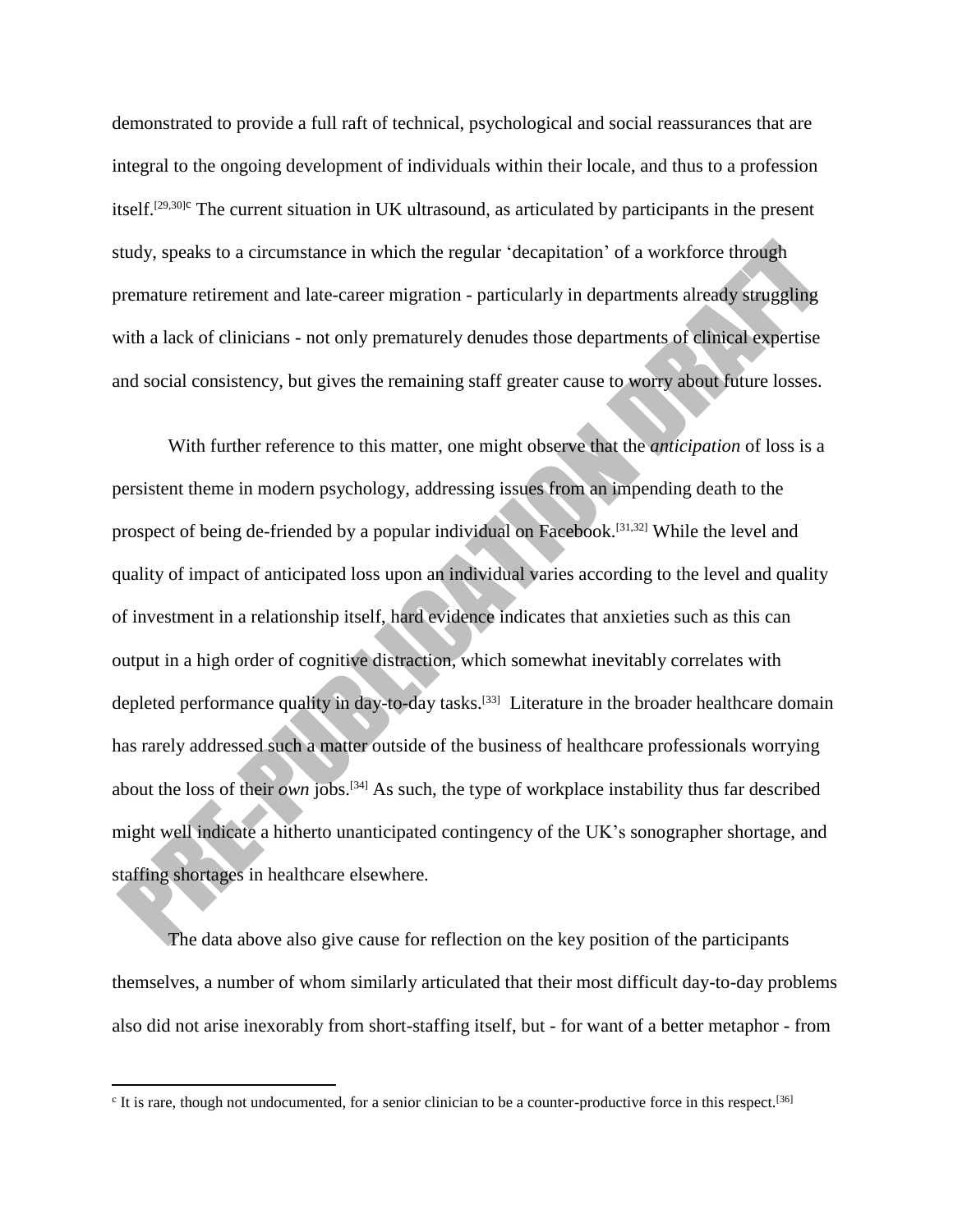building houses on shifting sands. With respect to the pertinent business of practical organisational management, it has been well-demonstrated that the persistent team member change, through internal or external movement of personnel, can have powerful detrimental consequences for a manager's capacity (and confidence) to coordinate a team at all, and the team's performance as a result.[21] For the vast majority of participants in this study, the reality of planning for the future in an understaffed ultrasound department was simply a pragmatic 'given'. This status-quo was broadly deemed unfortunate, but ultimately manageable. It was issues of unpredictable migration, [5] early retirement and corollary losses to stress/injury that were reported to have undermined their efforts to plan and, in turn - in some cases - destabilised their own senses of professional self-efficacy. In short, even those in the most difficult departmental positions generally felt fully capable of managing a difficult system, but not an inherently unstable one. As described by Booth, Henwood and Miller,<sup>[22]</sup> professional self-efficacy in medical imaging leadership can often rest on even the softest, subjective measures of workplace certainty, but on certainty nevertheless. Some of the participants in this study, in contemporary UK ultrasound, were actively struggling to find any degree of professional confidence, given the transitory nature of their staffing-base and, thus, the apparent implausibility of planning beyond the immediate.

# **Conclusion**

As is the case with any study of this form, one should not imagine that the findings herein are descriptive of all matters relevant to the central topic, nor that the resultant analysis is fully indicative of all concerns pertinent to every participant.<sup>[5]</sup> Research of this order is, as David Silverman notes, designed to open up the nuances of debate rather than close them down.<sup>[35]</sup> In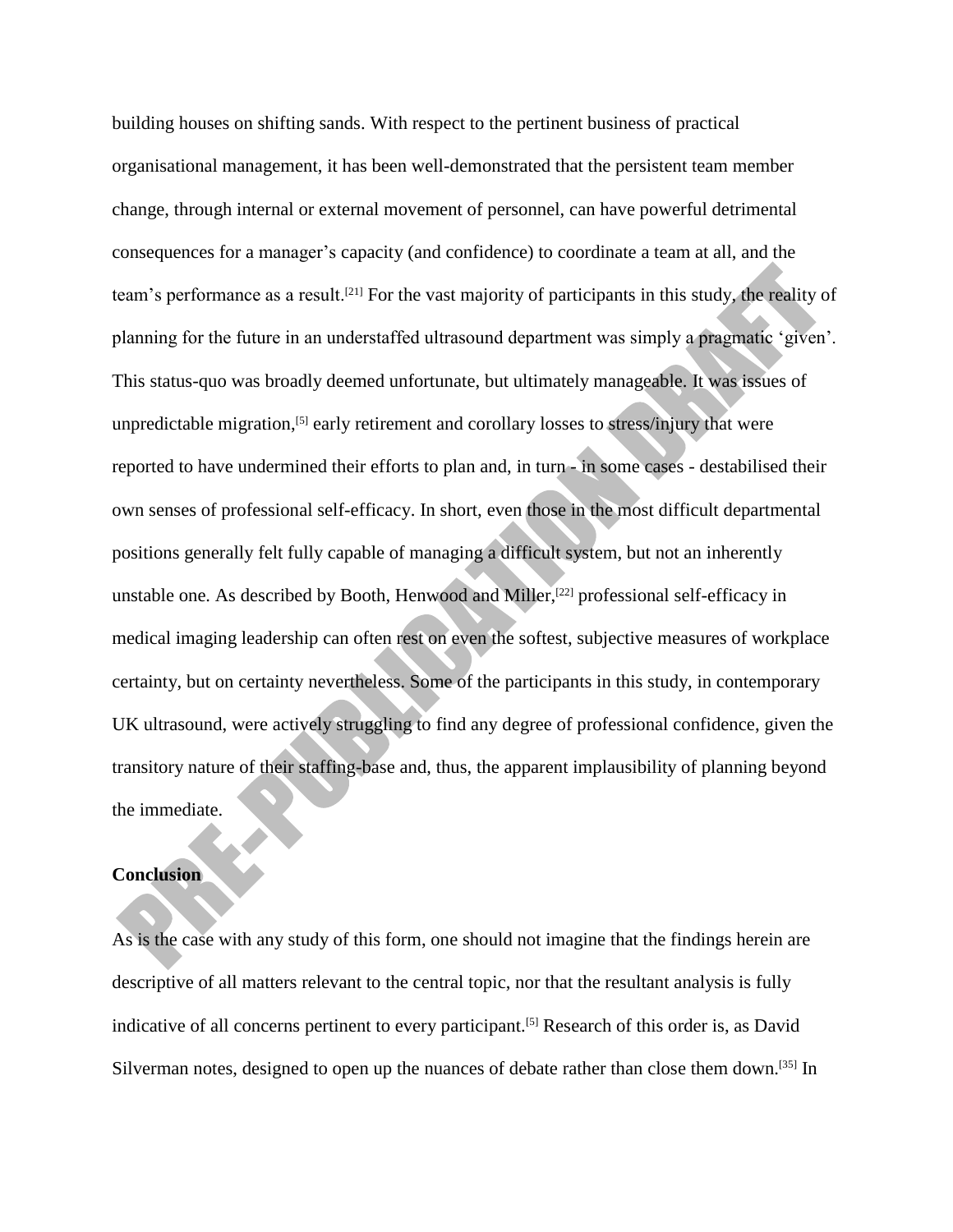these terms, two novel issues for future investigation have emerged for broad practical consideration in the ultrasound domain.

What is clear was that ultrasound managers themselves were potentially disadvantaged in their roles as much, if not more, by a contemporary migratory economy in UK ultrasound as they were by simple short-staffing. Planning around a stable short-staffed department was seen as a necessary evil. Planning around a department in constant flux, however, undermined all forwardthinking capacity and, by extension, their own sense of leadership efficacy. Secondly, these managers' observations indicated that their staff were progressively suffering from an anxiety borne of uncertainty regarding the future of their professional and social contacts within a department. Extant psychological literature would posit that said staff are additionally cognitively loaded (above basic high workload issues) in a manner that works in detriment to their daily performance. This is an issue that self-evidently requires triangulation from the position of working sonographers themselves. If demonstrated to be the case, it would indicate a secondary order of stress not hitherto addressed in many areas of healthcare contemporary research; the persistent intimation of loss, and the local consequences of this.

Ideally, the analysis above has qualitatively pointed to how a nuanced understanding of the UK's sonographer shortage, and how it manifests at the local level, can reveal very particular, rather than general, corollary problems for the agents involved. As such, the contention herein is that future research might be built upon these specifics, rather than the undifferentiated proposition that 'there are not enough sonographers'.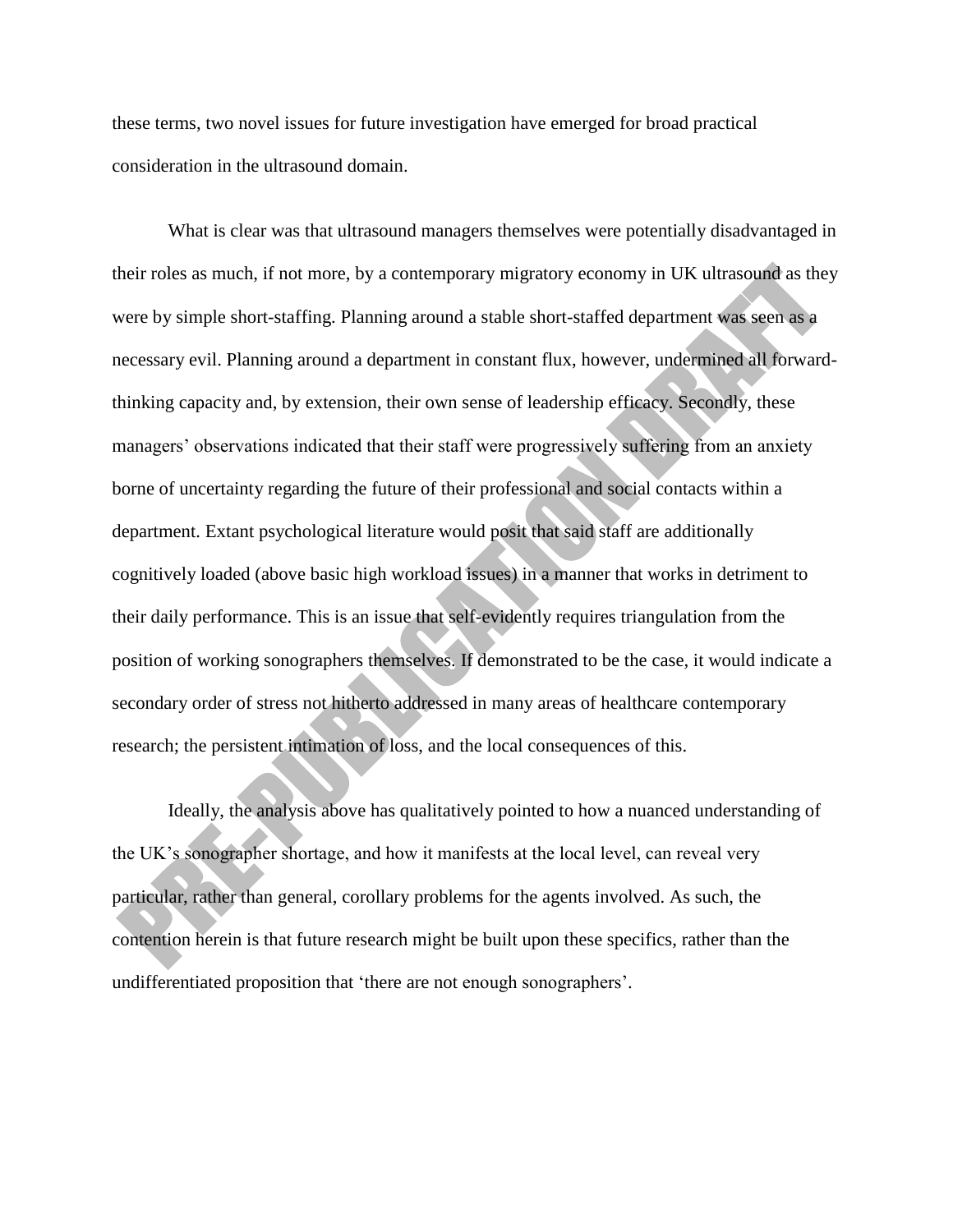#### **References**.

1. Migration Advisory Committee. Skilled shortage sensible: Full review of the recommended shortage occupation lists for the UK and Scotland, a sunset clause and the creative occupations. London: Migration Advisory Committee; 2013.

2. Society and College of Radiographers. Sonographer workforce survey analysis. London: Society and College of Radiographers; 2014.

3. Naomi C. Strategies for eliminating the sonographer shortage: Recruitment, retention, and educational perspectives. J Diag Med Sonogr 2004;20:408-413.

4. Society and College of Radiographers. Developing and growing the sonographer workforce: Education and training needs. London: Society and College of Radiographers; 2009.

5. Waring L, Miller PK, Sloane C, Bolton GC. Charting the practical dimensions of understaffing from a managerial perspective: The everyday shape of the UK's sonographer shortage. Ultrasound 2018.

6. Aluttis C, Bishaw T, Frank MW. The workforce for health in a globalized context – global shortages and international migration. Glob Health Act 2014;7:10.3402/gha.v7.23611.

7. Feldman HR, Greenberg MJ, Jaffe-Ruiz M, Kaufman SR, Cignarale S. Hitting the nursing faculty shortage head on: Strategies to recruit, retain, and develop nursing faculty. Journal of Professional Nursing 2015;31:170-178.

8. Paul JA, Macdonald L. Modeling the benefits of cross-training to address the nursing shortage. Int J Prod Econ 2014;150:83-95.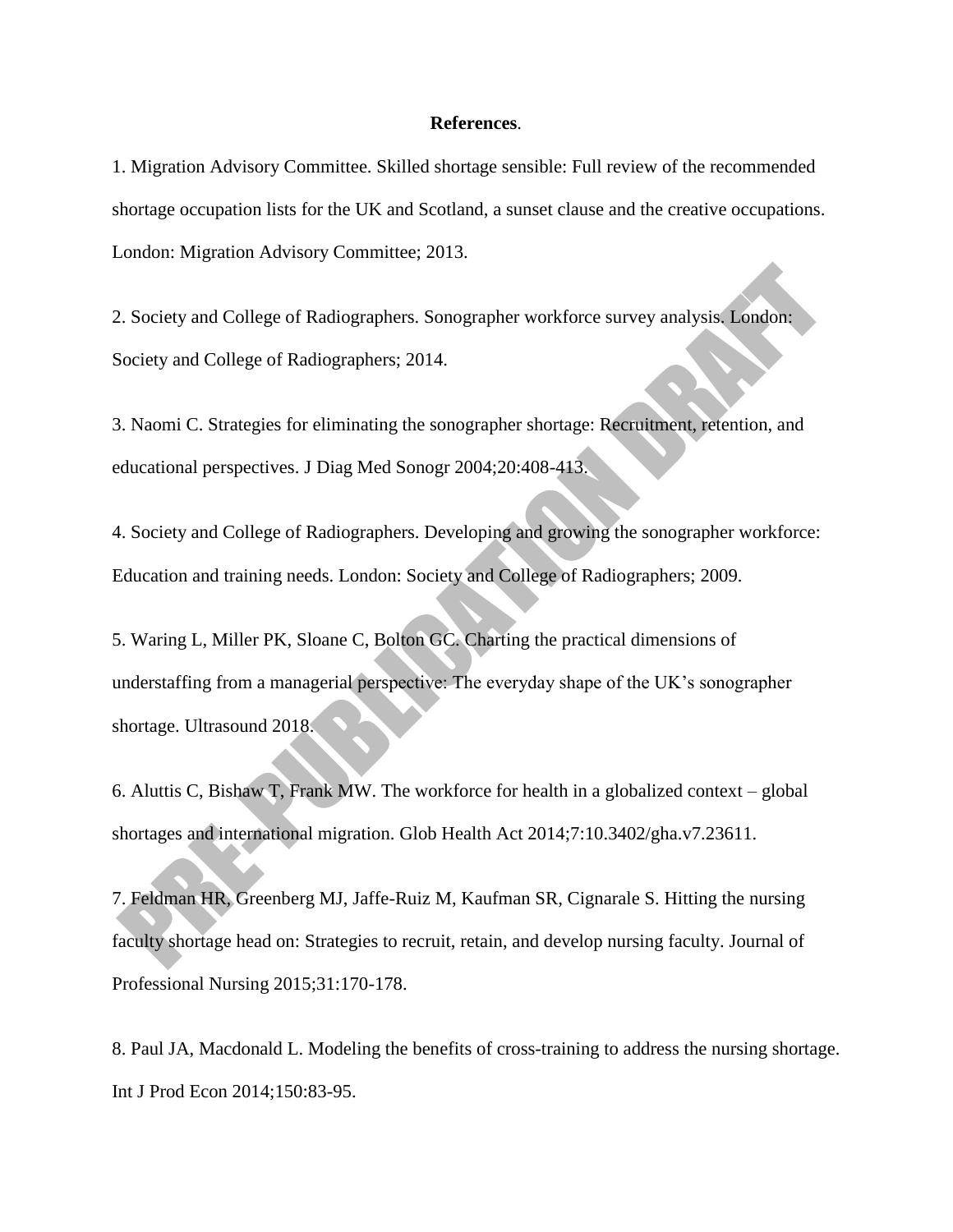9. Parker PC, Harrison G. Educating the future sonographic workforce: Membership survey report from the british medical ultrasound society. Ultrasound 2015;23:231-241.

10. Hudson CK, Shen W. Understaffing: An under-researched phenomenon. Organ Psych Rev 2015;5:244-263.

11. Bakker AB, Le Blanc PM, Schaufeli WB. Burnout contagion among intensive care nurses. J Adv Nurs 2005;51:276-287.

12. Bolton GC, Cox DL. Survey of UK sonographers on the prevention of work related muscular‐skeletal disorder (WRMSD). J Clin Ultrasound 2015;43:145-152.

13. Harrison G, Harris A. Work-related musculoskeletal disorders in ultrasound: Can you reduce risk? Ultrasound 2015;23:224-230.

14. West E, Barron DN, Harrison D, Rafferty AM, Rowan K, Sanderson C. Nurse staffing, medical staffing and mortality in intensive care: An observational study. Int.J.Nurs.Stud. 2014;51:781-794.

15. Park SH. Higher numbers of nurses and consultants improve survival rates for critically ill patients. Evid Based Nurs 2015;18:63.

16. Cho E, Chin DL, Kim S, Hong O. The relationships of nurse staffing level and work environment with patient adverse events. J Nurs Schol 2016;48:74-82.

17. Houghton C. Healthcare staffs' experiences and perceptions of caring for people with dementia in the acute setting: Qualitative evidence synthesis. Int.J.Nurs.Stud. 2016;61:104-117.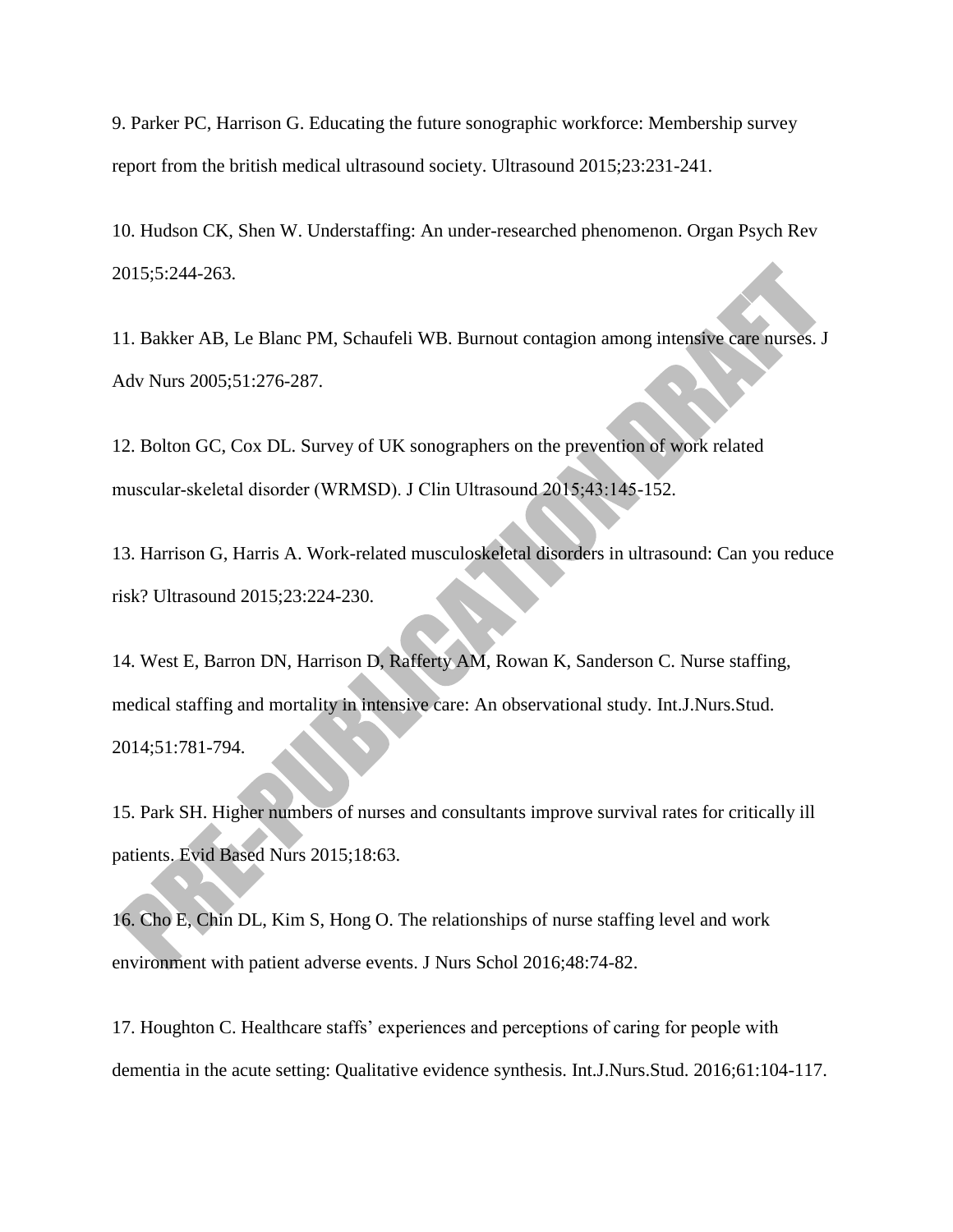18. Woods AL, Miller PK, Sloane C. Patient obesity and the practical experience of the plain radiography professional: On everyday ethics, patient positioning and infelicitous equipment. Radiography 2016;22:118-123.

19. Miller PK, Booth L, Spacey A. Dementia and clinical interaction in frontline radiography: Mapping the practical experiences of junior clinicians in the UK. Dementia 2017.

20. Miller PK, Woods AL, Sloane C, Booth L. Obesity, heuristic reasoning and the organisation of communicative embarrassment in diagnostic radiography. Radiography 2017;23:130-134.

21. Summers JK, Humphrey SE, Ferris GR. Team member change, flux in coordination, and performance: Effects of strategic core roles, information transfer, and cognitive ability. Acad Manag J 2012;55:314-338.

22. Booth L, Henwood S, Miller PK. Leadership and the everyday practice of consultant radiographers in the UK: Transformational ideals and the generation of self-efficacy. Radiography 2017;23:125-129.

23. Strauss A, Corbin J. Basics of qualitative research: Techniques and procedures for developing grounded theory. , 2nd ed. London: Sage; 1998.

24. Walsh NA. Grounded theory for radiotherapy practitioners: Informing clinical practice. Radiography 2010;16:244-247.

25. Sloane C, Miller PK. Informing radiography curriculum development: The views of UK radiology service managers concerning the 'fitness for purpose' of recent diagnostic radiography graduates. Radiography 2017;23:S16-S22.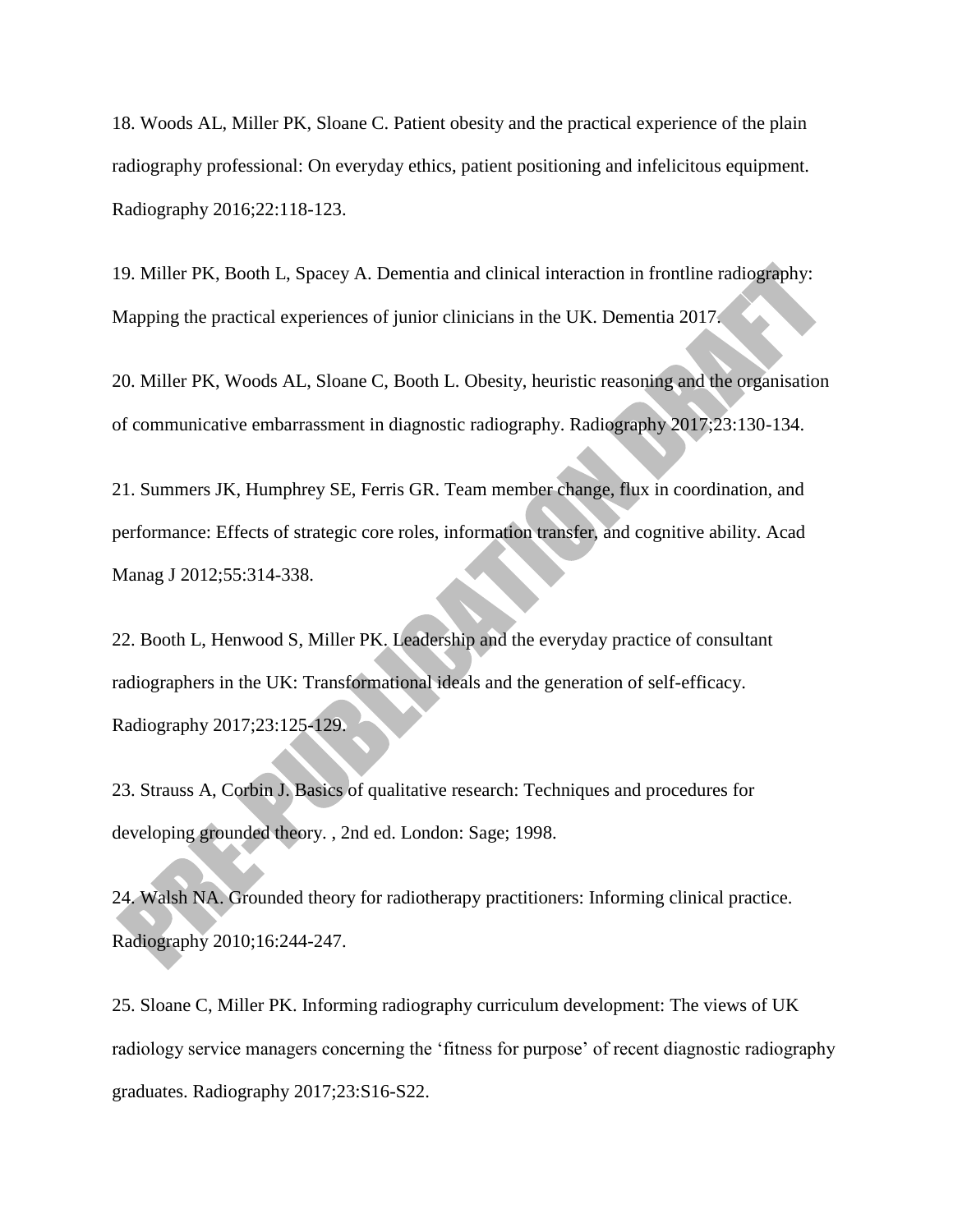26. Corbin J, Strauss A. Basics of qualitative research. techniques and procedures for developing grounded theory, 3rd ed. London: Sage; 2008.

27. Ungar M. Community resilience for youth and families: Facilitative physical and social capital in contexts of adversity. Children and Youth Services Review 2011;33:1742-1748.

28. Umberson D, Karas Montez J. Social relationships and health: A flashpoint for health policy. J.Health Soc.Behav. 2010;51:S54-S66.

29. Mcdonald G, Mohan S, Jackson D, Vickers MH, Wilkes L. Continuing connections: The experiences of retired and senior working nurse mentors. J.Clin.Nurs. 2010;19:3547-3554.

30. Balmer DF, Giardino AP, Richards BF. The dance between attending physicians and senior residents as teachers and supervisors. Pediatrics 2012;129:910-915.

31. Hamilton N. Grief and bereavement: Anticipating loss of a spouse. Nurs Res Care 2005;7:167-169.

32. Michikyan M, Suárez-Orozco C. Adolescent media and social media use. J.Adolesc.Res. 2016;31:411-414.

33. Denkova E, Wong G, Dolcos S, Sung K, Wang L. The impact of anxiety-inducing distraction on cognitive performance: A combined brain imaging and personality investigation. PLOS ONE 2010;5:e14150.

34. Da Silva D, Marcolan J. Unemployment and psychological distress in nurses. Rev Bras Enferm 2015;68:493-500.